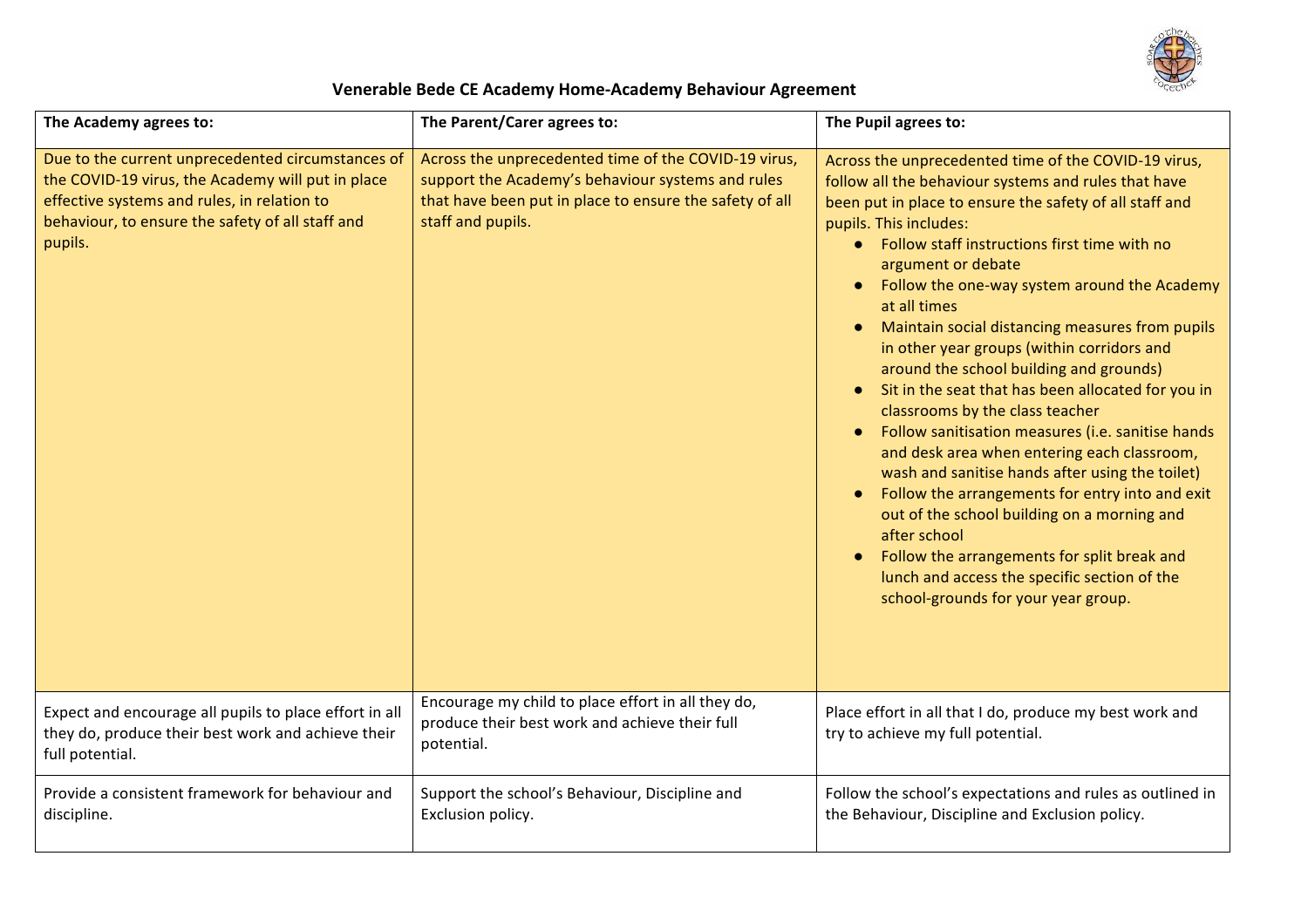| Encourage pupils to follow the simple behaviour<br>expectations of being ready, respectful and safe.                                  | Encourage my child to follow the simple behaviour<br>expectations of being ready, respectful and safe.                                                                                     | Follow the simple behaviour expectations of being<br>ready, respectful and safe.                                                             |
|---------------------------------------------------------------------------------------------------------------------------------------|--------------------------------------------------------------------------------------------------------------------------------------------------------------------------------------------|----------------------------------------------------------------------------------------------------------------------------------------------|
| Promote good behaviour and self-discipline<br>through our key Christian values of hope,<br>forgiveness, wisdom, joy and perseverance. | Encourage my child to display good behaviour and self-<br>discipline that reflects the school's key Christian values.                                                                      | Consistently display good behaviour and self-discipline<br>that reflects the school's key Christian values.                                  |
| Ensure that positive behaviour is consistently<br>recognised, rewarded and celebrated.                                                | Encourage my child to display positive behaviour so<br>that it is recognised, rewarded and celebrated.                                                                                     | Consistently display positive behaviour (within school<br>and the wider community) so that it can be recognised,<br>rewarded and celebrated. |
| Ensure that Class Charts is used as the mechanism<br>to facilitate, celebrate and communicate pupil<br>behaviour.                     | Use the Class Charts app to monitor my child's<br>behaviour.                                                                                                                               | Use the Class Charts app to monitor my own behaviour.                                                                                        |
| Ensure that pupil attendance at school is good,<br>pupils are punctual and they are properly<br>equipped.                             | Ensure that my child goes to school each day, on time<br>and properly equipped. Not take my child out of school<br>during term time without the explicit permission of the<br>Headteacher. | Attend school each day, on time and properly equipped.                                                                                       |
| Set and assess appropriate homework regularly,<br>using Class Charts to communicate this with pupils<br>and parents.                  | Support my child with their homework and make sure<br>they complete it to the best of their ability (particularly<br>through the use of Class Charts).                                     | Make sure all my homework is completed on time and<br>to the best of my ability (particularly through the use of<br>Class Charts).           |
| Ensure that each child's welfare and wellbeing is as<br>positive as it can be.                                                        | Make the school aware of any concerns or problems<br>that might affect my child's progress, behaviour or<br>wellbeing.                                                                     | Tell a member of staff, or someone at home, if there is a<br>problem at school.                                                              |
| Provide clear guidance about the Academy<br>uniform.                                                                                  | Ensure that my child wears the correct uniform.                                                                                                                                            | Wear the academy uniform correctly and be tidy in<br>appearance.                                                                             |
| Keep parents informed about general school<br>matters, and each child's progress and any<br>behavioural issues.                       | Attend all parents' evenings and meetings about my<br>child's progress and/or behaviour. Work constructively<br>with the school to resolve any concerns.                                   | Take home all letters and information from the school to<br>my parents/carers.                                                               |